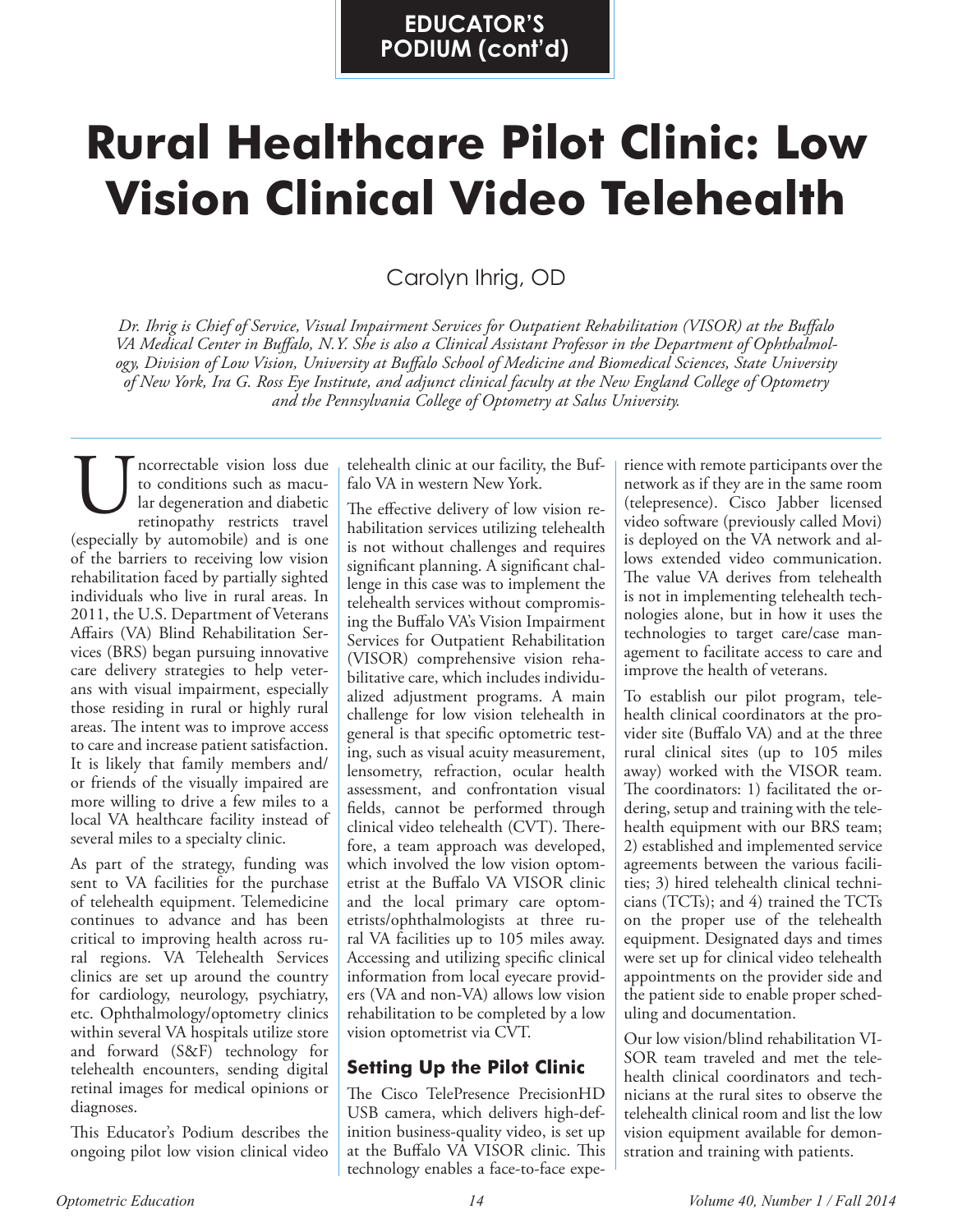#### *Patient location*

The patient's ocular health and refractive status need to be determined by either the local or VA optometrist/ ophthalmologist. This comprehensive eyecare examination appointment is necessary before a telehealth low vision evaluation can be scheduled because it cannot be performed through CVT. Specifically, to maintain continuity of care with patients and their VA eye doctor and telehealth low vision optometrist, the following are necessary:

- unaided distance and near visual acuities
- current spectacle correction with distance and near acuities
- refraction with best-corrected visual acuities at distance and near
- visual field testing (confrontation or electronic)
- other relevant tests results
- current diagnosis and treatment options.

The VISOR low vision optometrist reviews the electronic health record of each patient who has been evaluated by the local VA optometrist/ophthalmologist. For veterans who are followed by a local non-VA eyecare provider, a letter is sent to request clinical information. The local eye doctor completes the form and returns the document by mail or fax to the clinic. The reported clinical information from services that can only be done face-to-face is reviewed by the low vision optometrist. Provided the information is current and sufficient, a request for a telehealth consult is submitted to the patient's local VA.

Next, the patient is called by a TCT and scheduled for a one-hour low vision telehealth evaluation with the Buffalo VISOR low vision optometrist followed by a one-hour telehealth assessment with a BRS therapist. For both appointments, the local VA TCT is with the patient in his or her designated local office with appropriate CVT equipment. Each local site varies with regard to the low vision adaptive devices that are accessible for the low vision optometrist or BRS therapist for directing the TCT to properly assist the patient.

TCTs do not require specialized train-

ing on the proper utilization of low vision devices prior to the telehealth evaluation. They have been trained on the proper use of telehealth equipment only. The ultimate success of this CVT program depends on the equipment working properly, enabling the provider, patient and TCT to see each other "video face-to-face." Observation through CVT allows the low vision optometrist and BRS therapist to properly educate and train each patient with the help of the TCT.

#### *Provider location*

A low vision optometrist provides a low vision CVT rehabilitation evaluation, which is similar to a face-to face evaluation in that it is a thorough assessment of a patient's functional vision so that he or she can receive the appropriate help in coping with the obstacles to independent living that can lead to depression. **Figure 1** illustrates the provider's use of the equipment, viewing the monitor showing the two people on the "patient side." This creates a "video face-to-face" clinical setting. **Figure 2** illustrates how the two people on the patient side can see and speak to the provider through their camera and monitor. In this example, the visual and auditory information helps the patient understand the proper use of the device. Having a family member or a TCT with the patient is helpful as needed if the patient has difficulty seeing, hearing or understanding the provider. The provider can verify visually and verbally also.

The BRS assessment consists of low vision therapy and home adaptive skills training to help patients cope with the obstacles they face. Proper training and education begins during, but is not limited to, the first visit (CVT or face-to-face). A face-to-face low vision rehabilitation follow-up appointment is scheduled by the BRS at the patient's home to assess other areas of adaptive living skills as needed, which includes a home safety checklist, orientation and mobility training, computer access training, etc. The current visionrelated activities assessed (core areas) are meal management, home management, financial management, family

#### **Figure 1 The provider side of the low vision telehealth clinical setting.**